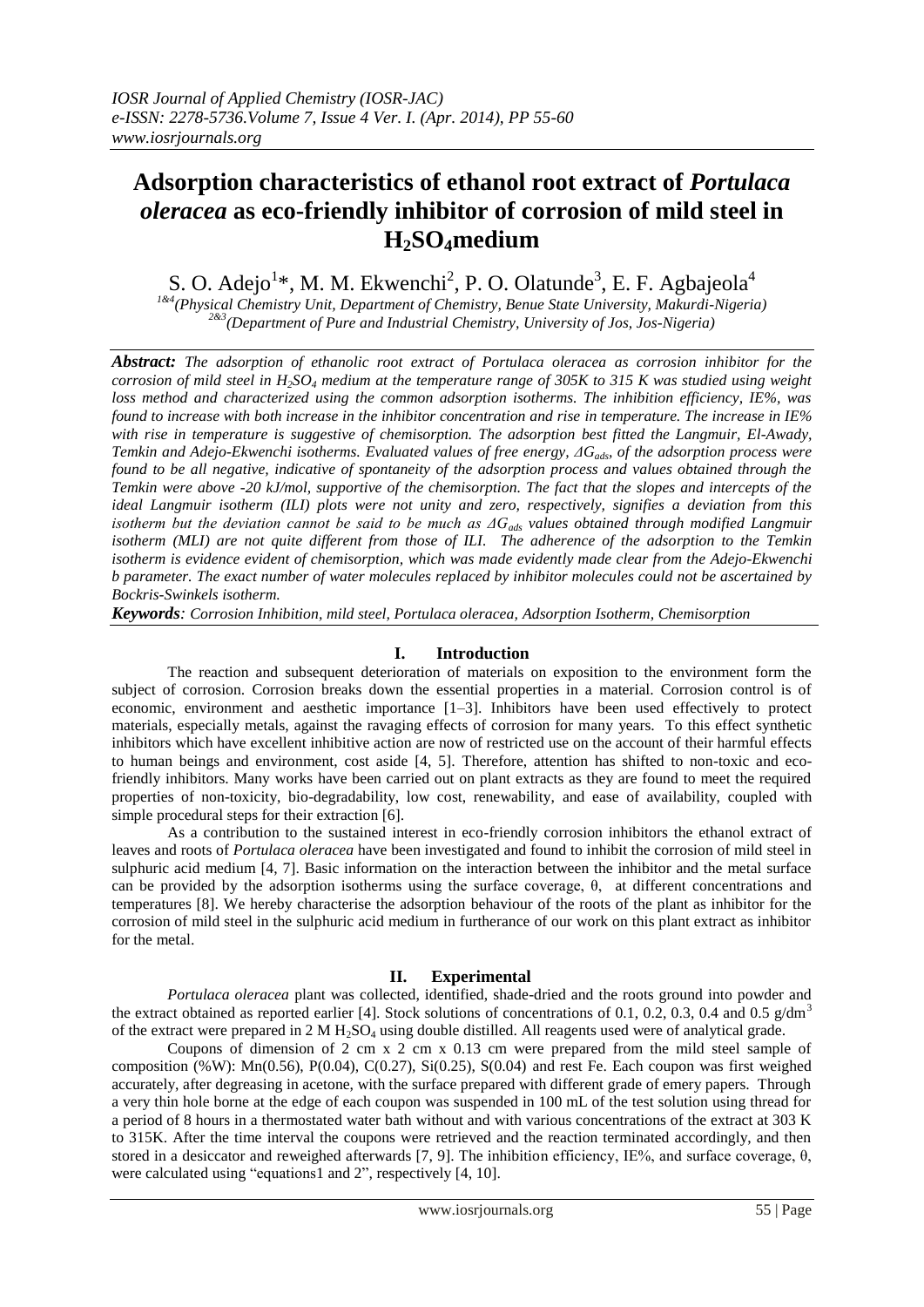$$
IE\% = 1 - \frac{W_{inh}}{W_{uninh}} \times 100 \tag{1}
$$

$$
\theta = (1 - \frac{W_{inh}}{W_{uninh}}) \tag{2}
$$

where W<sub>uninh</sub>and W<sub>inh</sub> are weight losses in absence and presence of inhibitor, respectively.

#### **III. Results and Discussion**

Table 1 shows inhibition efficiency at different concentrations and temperatures. The inhibition efficiency of the extract was found to increase with increase in both the concentration and temperature. The increase in inhibition efficiency with increase in temperature could be suggestive of chemisorption as the mechanism for the adsorption of the extract onto the surface of the metal [1]. When compared with the inhibition efficiency of the leaves extract, the root not only has lower efficiency but completely opposite [4, 7]. This may be an indication of differences in bioactive composition of the different parts of this plant. In fact, it has been reported that the entire plant is used as antibacterial, anti-inflammatory and anthelmintic, except the roots [11].

**Table 1. Variation of inhibition efficiency with concentration of the Extract at different temperatures**

| Conc.      |       | IE%   |           |       |  |
|------------|-------|-------|-----------|-------|--|
| $(g/dm^3)$ | 303K  | 307K  | 311K 315K |       |  |
| 0.1        | 32.00 | 34.59 | 35.12     | 37.44 |  |
| 0.2        | 34.40 | 36.35 | 38.47     | 39.34 |  |
| 0.3        | 36.13 | 38.49 | 42.82     | 44.58 |  |
| 0.4        | 37.28 | 39.78 | 43.38     | 46.72 |  |
| 0.5        | 39.46 | 40.33 | 48.51     | 49.07 |  |

The variation of the inhibition efficiency with the logarithm of inhibitor concentration at 315 K is shown in Fig. 1. The S-shaped of the curve shows a formation of protective barrier of film of the inhibitor molecules on the metal surface [12, 13]. This is a further evidence to support the inhibitive action of the extract against the corrosion of the metal.



#### **Fig.1 Relationship between inhibition efficiency and logarithm of concentration of inhibitor**

One of the acceptable postulates being used as regards inhibitor action is formation of surface layers and films on the metal surface, thereby reducing the accessibility of the corrosion materials to the surface. The relationship between the amount of substance attached (adsorbed) to the surface to its concentration in gas or solution phase at a particular temperature is known as adsorption isotherm. Adsorption isotherm is usually described by an isotherm equation whose parameters express the surface properties and affinity of the adsorbate and from which the mechanism of adsorption process can be deduced [3]. And the most frequently used adsorption isotherms to characterise inhibitor behaviour in corrosion process are the Langmuir, Frumkin, Parsons, Temkin, Hill de Boer, Flory-Huggins, Bockris-Swinkels and the El-Awady thermodynamic-kinetic model [4, 14].

The calculated surface coverage values were graphically tested to find their suitability to the adsorption isotherms, using their regression coefficient,  $R^2$ , values. On this account, the data fitted the Langmuir, Freundlich, El-Awady and Temkin, as shown in Table 2. The evaluated values of adsorption equilibrium constant,  $K_{ads}$ , are all higher than unity, implying favourable adsorption of the extract onto the metal surface.

The fact that the slopes and intercepts of Langmuir plots are not are not unity and zero, respectively, at all the temperatures shows that there is a deviation from this isotherm [6, 15]. The non-total conformity might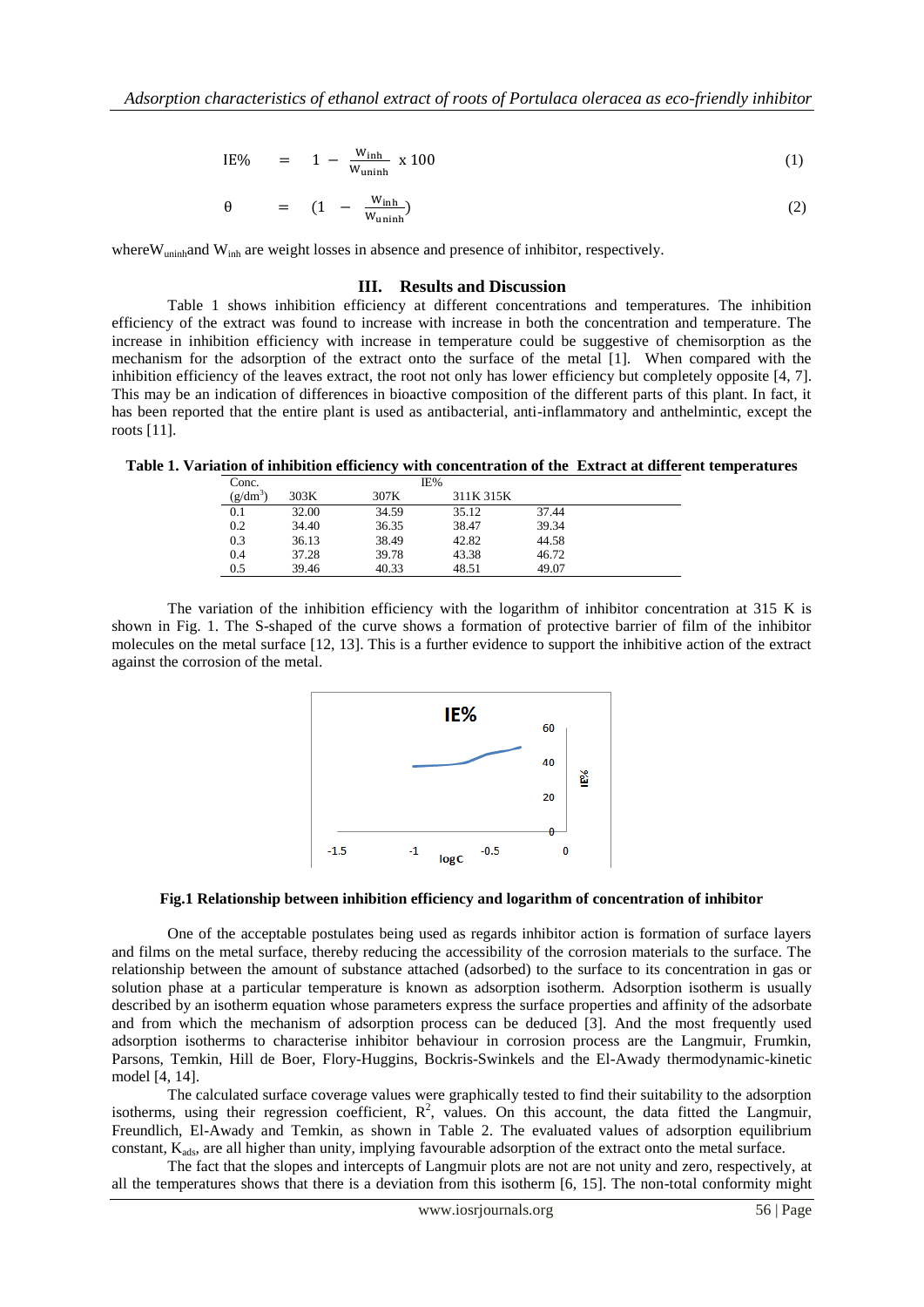be as the result of molecular interaction among the adsorbed inhibitor molecules on the metal surface [16, 17]. Actually, it has been argued that given the complexity of the plant extracts composition, the different components may be adsorbed at the active sites on the metal surface, and such adsorbed species may interact by mutual repulsion or attraction, thereby making the adsorption not to strictly follow the ILI. More so, the study was carried in solution system where the adsorption process hardly totally follows the ILI. Consequently, the adsorption data were fitted to the Modified Langmuir isotherm (MLI) "equation 3" proposed by Villamil and Co-workers [18].

$$
\frac{C}{\theta} = \frac{n}{K_{\text{ads}}} + nC \tag{3}
$$

The parameter n is the slope of the plot of C/θ against C. The values of  $\Delta G_{ads}$  obtained through the MLI -18.32, -19.21, -17.45 and -17.93 kJ/mol at 303, 307, 311 and 315 K, respectively. These values are not significantly different from those obtained through ILI, but are different from those obtained through" equations 4 and 5" [2, 19, 20], showing no serious deviation occurred from the ILI. In fact, the intercepts are not too far from the zero.

$$
\Delta G_{ads} = -2.303RT \log(55.5K) \tag{4}
$$

where

$$
K = \frac{\theta}{(1-\theta)C} \tag{5}
$$

C is the concentration of inhibitor and 55.5 is water concentration solution expressed in moles (i.e.  $\sim 1000$ ) g/dm<sup>3</sup>). However, these values are all below -20 kJ/mol. The interaction can, therefore, be said to more or less weak electrostatic interactions as the energy values are of the range of the van der Waal, London forces, dipole-dipole attractions, etc. which are actually of weak forces [14, 21, 22]. As observed above the variation of IE% with temperature is a clear trend of chemisorption, but the obtained  $\Delta G_{ads}$  values are below -20 kJ/mol the threshold value for physical adsorption. This is an indication of mix features of chemical and physical adsorption mechanisms, which may be due to the fact that many different chemical compounds are usually present in plant extracts, which some can be adsorbed chemically and other physically [1].

The values of dimensionless constant called Langmuir equilibrium parameter,  $R_L$ , for the adsorption of this extract unto the mild steel surface are given in Table 4. The values are all less than one but greater than zero, indicative of favourable adsorption  $[14, 23]$ .  $R<sub>L</sub>$  has been observed to decrease with increase in both concentration and temperature, signifying more favourable adsorption with increase in concentration and rise in temperature.

The values of parameter n of the Freundlich isotherm are far from the typical value of 0.6 [14], meaning this adsorption cannot be modeled by the Freundlich isotherm, in spite of the seemly good  $R^2$  values obtained from the plots (Table 2). This is a pointer to the fact that the adsorption is not actually too far from ideal adsorption process. The fact that this adsorption does not reasonably follow Freundlich may mean that it is monolayer molecular adsorption, a feature of chemisorption.

The El-Awady isotherm parameter y is less than unity at all temperatures, signifying a monolayer adsorption [6, 12], and evidently supportive of chemical adsorption process. 1/y values are 5.1387, 6.2539, 2.9223 and 2.8482 at 303, 307, 311 and 315 K, respectively. These values are approximately equal to the number of water molecules n replaced by one inhibitor molecule [6]. The value of n varies with temperature, meaning the number of water molecules that were replaced varied also with temperature. Values of  $\Delta G_{ads}$ obtained through this isotherm are more close to those obtained through equilibrium constant than from other isotherms. This shows that the adsorption can be better fitted into this isotherm.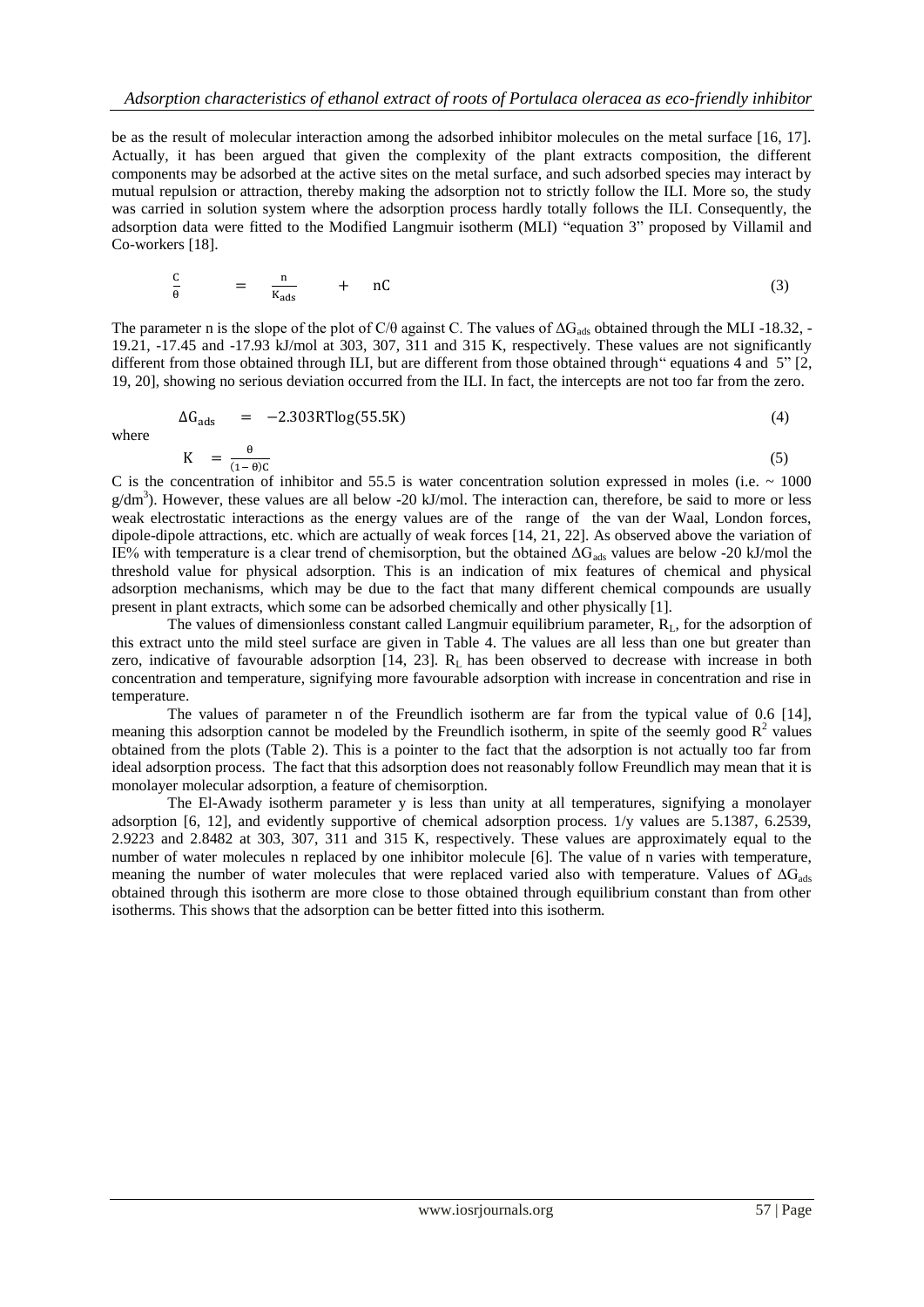| Isotherm         | Temp | $R^2$  | Slope   | Intercept | $K_{ads}$                             |             |         | $-\Delta G_{ads}$ |
|------------------|------|--------|---------|-----------|---------------------------------------|-------------|---------|-------------------|
| (K)              |      |        |         |           |                                       |             |         | (kJ/mol)          |
|                  |      |        |         |           |                                       |             |         |                   |
| Langmuir         |      |        |         |           |                                       |             |         |                   |
|                  | 303  | 0.9968 | 2.4008  | 0.0926    | 10.7991                               |             |         | 16.11             |
|                  | 307  | 0.9993 | 2.3573  | 0.0655    | 15.2672                               |             |         | 17.21             |
|                  | 311  | 0.9878 | 1.8942  | 0.1234    | 8.1037                                |             |         | 15.78             |
|                  | 315  | 0.9944 | 1.8515  | 0.1093    | 9.1413                                |             |         | 16.33             |
| Freundlich       |      |        |         |           |                                       | $\mathbf n$ |         |                   |
|                  | 303  | 0.9397 | 0.1281  | $-0.3676$ | 0.4289                                | 0.1281      |         | 7.99              |
|                  | 307  | 0.9844 | 0.1001  | $-0.3634$ | 0.4331                                | 0.1001      |         | 8.12              |
|                  | 311  | 0.9393 | 0.1903  | $-0.2725$ | 0.5339                                | 0.1903      |         | 8.76              |
|                  | 315  | 0.9416 | 0.1751  | $-0.2622$ | 0.5468                                | 0.1751      |         | 8.94              |
| El-Awady         |      |        |         |           |                                       | $K^*$       | y       |                   |
|                  | 303  | 0.9764 | 0.1944  | $-0.1391$ | 1.9246                                | 0.7259      | 0.1946  | 11.77             |
|                  | 307  | 0.9829 | 0.1599  | $-0.1212$ | 1.7461                                | 0.7565      | 0.1599  | 11.68             |
|                  | 311  | 0.8977 | 0.3422  | $+0.0570$ | 1.4673                                | 1.1402      | 0.3422  | 11.38             |
|                  | 315  | 0.9065 | 0.3511  | $+0.1025$ | 1.9586                                | 1.2662      | 0.3511  | 12.28             |
| Temkin           |      |        |         |           |                                       | $\alpha$    |         |                   |
|                  | 303  | 0.9661 | 9.5791  | $-4.0187$ | $1.0440 \times 10^4$                  | $-11.0303$  |         | 33.41             |
|                  | 307  | 0.9816 | 11.3980 | $-4.9058$ | $8.0501 \times 10^{4}$                | $-13.1248$  |         | 39.09             |
|                  | 311  | 0.9243 | 5.1996  | $-2.7503$ | 562.7299                              | $-5.9873$   |         | 26.76             |
|                  | 315  | 0.9334 | 5.4269  | $-2.9411$ | 873.1724                              | $-6.2491$   |         | 28.26             |
|                  |      |        |         |           |                                       | $\mathbf b$ |         |                   |
| Adejo-           | 303  | 0.9958 | 0.0578  | 0.2246    | 1.6773                                | 0.0578      |         | 11.42             |
| Ekwenchi 307     |      | 0.9697 | 0.0598  | 0.2422    | 1.7466                                | 0.0598      |         | 11.68             |
|                  | 311  | 0.9580 | 0.1048  | 0.2908    | 1.9534                                | 0.1048      |         | 12.12             |
|                  | 315  | 0.9264 | 0.1187  | 0.3154    | 2.0673                                | 0.1187      |         | 12.42             |
|                  |      |        |         |           |                                       |             |         |                   |
| Bockris-Swinkels |      |        |         |           | Average of $-\Delta G_{ads}$ (kJ/mol) |             |         |                   |
|                  |      |        | $n = 1$ | $n = 2$   |                                       | $n = 3$     | $n = 4$ |                   |
|                  | 303  |        | 12.08   | 10.92     |                                       | 9.03        | 7.30    |                   |
|                  | 307  |        | 12.42   | 11.34     |                                       | 9.35        | 7.54    |                   |
|                  | 311  |        | 12.99   | 11.99     |                                       | 9.86        | 7.89    |                   |
|                  | 315  |        | 13.35   | 12.39     | 10.17                                 |             | 8.11    |                   |

#### **Table 2. Various Adsorption isotherms parameters for adsorption of the extract of roots of** *Portulaca oleracea* **onto the mild steel surface**

### **Table 3. Values ΔGads obtained through equilibrium constant**

| Conc.      |          |       | $-\Delta G_{ads}$ |       |  |  |
|------------|----------|-------|-------------------|-------|--|--|
| $(g/dm^3)$ | (kJ/mol) |       |                   |       |  |  |
|            | 303K     | 307K  | 311K              | 315K  |  |  |
| 0.1        | 14.02    | 14.50 | 14.75             | 15.21 |  |  |
| 0.2        | 12.73    | 12.94 | 13.33             | 13.60 |  |  |
| 0.3        | 11.72    | 12.13 | 12.75             | 13.10 |  |  |
| 0.4        | 11.12    | 11.53 | 12.07             | 12.58 |  |  |
| 0.5        | 10.79    | 11.02 | 12.03             | 12.24 |  |  |
| Average    | 12.08    | 12.78 | 12.99             | 13.35 |  |  |

Temkin isotherm, in fact, is a characteristic of chemisorption of uncharged molecules on a heterogeneous surface. The adherence of the data to Temkin isotherm is, therefore, a clear indication of the participation of molecular species in the adsorption [24] and the negative values of parameter α show repulsive interaction. The values of  $\Delta G_{ads}$  are within the values for chemisorption, as they are all between -20 kJ/mol and -40 kJ/mol.

#### **Table 4. Values of R<sup>L</sup> for different concentrations at various temperatures for roots extract of** *Portulaca oleracea*

| vieracea            |        |         |        |        |  |  |  |
|---------------------|--------|---------|--------|--------|--|--|--|
| Conc.<br>$(g/dm^3)$ |        | $R_{L}$ |        |        |  |  |  |
|                     | 303 K  | 307 K   | 311K   | 315K   |  |  |  |
| 0.1                 | 0.9721 | 0.9506  | 0.9345 | 0.9066 |  |  |  |
| 0.2                 | 0.9456 | 0.9058  | 0.8771 | 0.8291 |  |  |  |
| 0.3                 | 0.9206 | 0.8651  | 0.8263 | 0.7638 |  |  |  |
| 0.4                 | 0.8969 | 0.8278  | 0.7811 | 0.7981 |  |  |  |
| 0.5                 | 0.8744 | 0.7937  | 0.7406 | 0.6599 |  |  |  |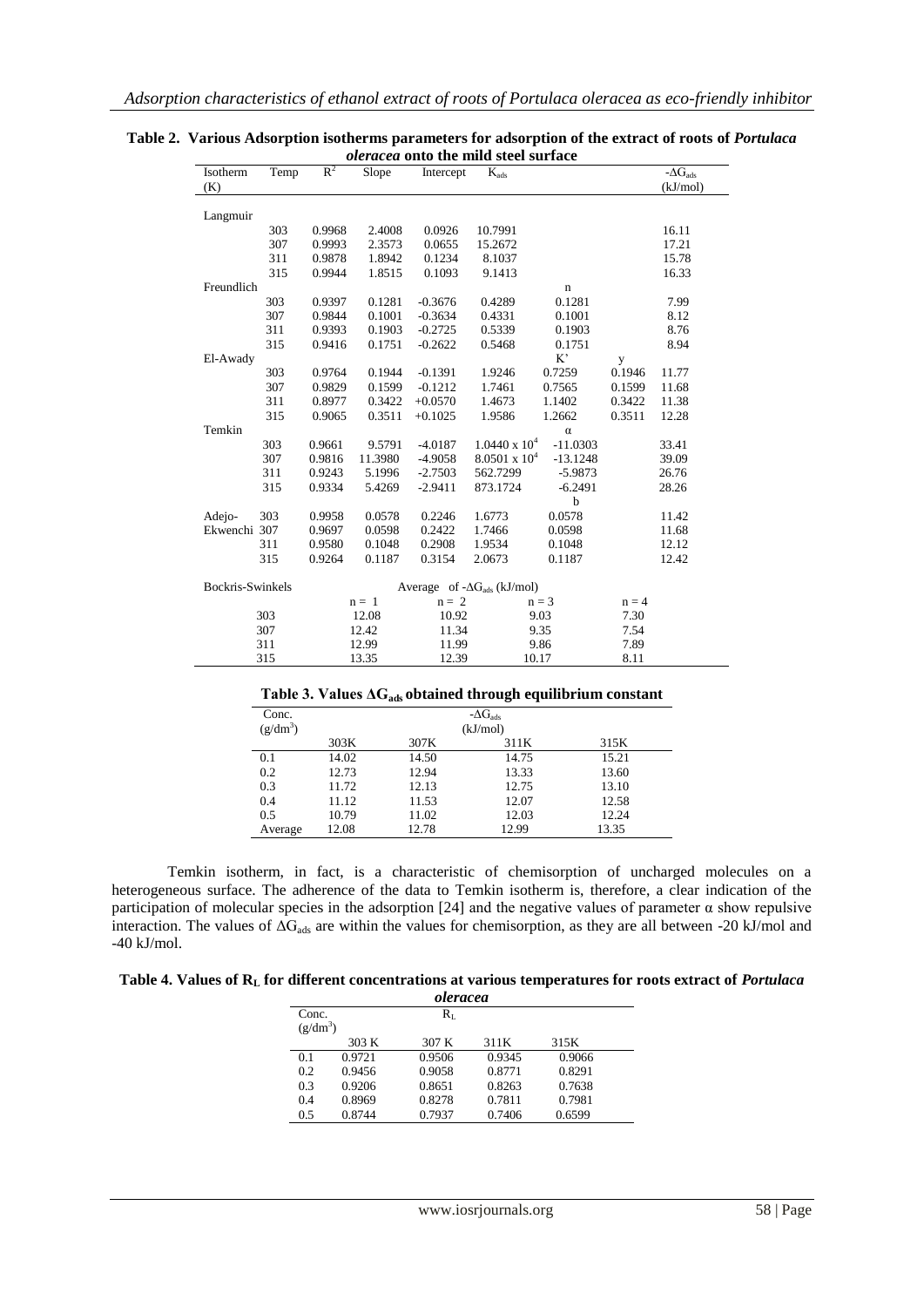A newly proposed Adejo-Ekwenchi is given by" equation 6".

$$
\log \frac{1}{(1-\theta)} = \log K_{AE} + \text{blog}C \tag{6}
$$

The parameter b of the isotherm can be used distinguish between physical and chemical adsorption. From Table 3 it can be clearly seen that the adsorption mechanism is chemisorption as b fairly increases with rise in temperature. This has eliminated the idea of mix adsorption stated above. In fact, the Adejo-Ekwenchi isotherm parameter b can help resolve the ambiguity usually associated with the use of R2 and ΔGads values in characterisation of adsorption process as reported in literatures [25, 26]. Therefore, this adsorption can be assertively said to be chemisorption.

The adsorption of an organic adsorbate onto metal-solution interface has been denoted as a substitutional adsorption process between the organic molecules in the aqueous solution and water molecules on the metal surface according to "equation 7",

$$
Org(sol) + nH2O(ads) \rightarrow org(ads) + nH2O(sol)
$$
\n(7)

where  $\text{Org}_{\text{(soln)}}$  and  $\text{Org}_{\text{(ads)}}$  are the organic molecules in aqueous solution and adsorbed on the metal surface, respectively,  $H_2O_{(ads)}$  is water molecules on the metal surface and n is the size ratio representing the number of water molecules replaced by one molecule of organic adsorbate [27]. Average values of  $\Delta G_{ads}$  calculated using the Bockris-Swinkels isotherm "equation 8"are shown in Table (2).

$$
\Delta G_{ads} = -2.303 RT \log \{55.5\theta/C(1-\theta)^n \times [\theta + (1-\theta)n]^{n-1}/n^n\}
$$
\n(8)

Where n is the number of water molecules being replaced by inhibitor molecules? The value are all negative and below -20 kJ/mol and increases with increase in temperature and decreases as the number of n increases. Values of  $\Delta G_{ads}$  for n = 1 to 4 point to the fact that n value is likely to be 4 for Freundlich and 2 for El-Awady. However, it cannot be inferred from the other isotherms. As pointed out elsewhere [4], the extract is a mixture of many compounds which may not be of same size, and therefore, the inherent problem in trying to use Bockris-Swinkels isotherm to characterise adsorption process of extracts is very obvious.

## **IV. Conclusion**

The following conclusions can be draw from the results:

- The inhibition efficiency of ethanol extract of roots of Portulaca oleracea for the inhibition of corrosion of mild steel in  $H_2SO_4$  medium increases with both increase in the extract concentration and temperature.
- The adsorption of the extract unto the surface of the metal best fitted the Langmuir, El-Awady, Temkin and Adejo-Ekwenchi isotherms.
- The parameter b of the Adejo-Ekwenchi isotherm increases with temperature, therefore, the adsorption follows chemical adsorption mechanism.

#### **Acknowledgements**

The Authors wish to acknowledge the immense assistance received from Mr. Waya of Department of Biological Sciences and staff of Chemistry Department of the Benue State University, Makurdi-Nigeria during the bench work.

#### **References**

- [1]. E. I. Ating, S. A. Umoren, I .I .Udousoro, E. E. Ebenso, and A P Udoh, Green Chemical Letter and Review,3. 2010, 61–68.
- [2]. L. A. Nnanna, B. N. Onwuagba, I. M. Mejeha, and K. B. Okeoma, Inhibition effects of some plant extracts on the acid corrosion of aluminium alloy, African Journal Pure and Applied Chemistry, 4, 2010, 011-016
- [3]. J. A. Selvi, S. Rajendran, and V G Sri, Corrosion Inhibition of beet root extract, Portugaliae Electrochimica Acta,27,2009, 001-011.
- [4]. S. O. Adejo, M. M. Ekwenchi, F. Momoh, and E. O. Odiniya, Adsorption characterization of ethanol extract of leaves of Portulaca oleracea as green corrosion inhibitor for corrosion of mild steel in sulphuric acid medium, International Journal of Modern Chemistry, 3, 2012, 125 -134.
- [5]. A. S. Fouda, G. Y. Elewady ,and M. N. El-Haddad, Corrosion inhibition of carbon steel in acidic solution using some azodyes, Canadian Journal on Science and Industrial Research, 2l, 2011, 01–17.
- [6]. R. Saratha, and R. Meenakshi, Saratha, R. and Meenakshi, R. (2010). Corrosion inhibitor A plant extract, Der Pharma Chemica, 2, **2010**, 287 – 294.
- [7]. S. O. Adejo, M. M. Ekwenchi, E. O. Odiniya, J. P. Acholo, and S. P. Banke, Ethanol extract of leaves of *Portulaca oleracea* as green inhibitor for corrosion of mild steel in  $H_2SO_4$  medium, Proc. 3<sup>rd</sup> Annual International Conference on Research and Development, Accra-Ghana, 2010, 113 – 118.